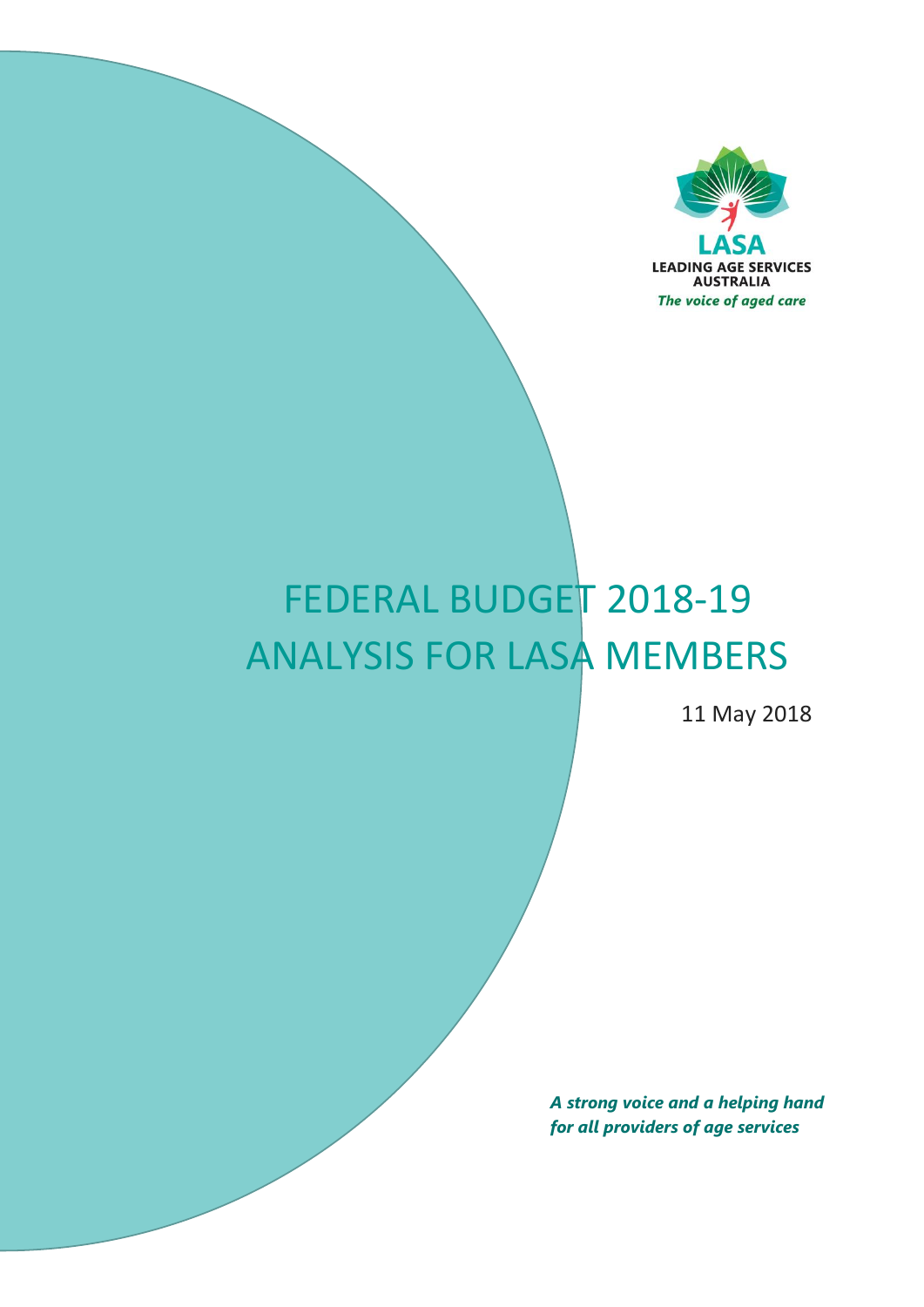# 1. Key Budget Information

The Key Budget documents can be found at:

<http://www.budget.gov.au/>

## [Ageing and aged care](http://www.health.gov.au/internet/budget/publishing.nsf/Content/budget2018-t-ageing-and-aged-care)

The second link provides aged care fact sheets. The first link includes the Budget speech and then the Portfolio Statements provide more detail.

All new Budget measures are in a section titled Budget Papers – Budget Paper 2 – Budget Measures and these also appear in the relevant portfolio statements.

# 2. 2018-19 Budget Report

LASA's CEO, Sean Rooney and LASA staff attended the Health Budget Lockup and the main Treasury Budget Lockup and have conducted an initial analysis of the 2018-19 Budget announcements and papers.

LASA has been advocating for a considerable period of time that the needs of growing numbers of older Australians, combined with a system experiencing significant change, cannot be ignored. Recent changes to residential care funding arrangements have contributed to a squeeze on the cost of delivering care and on provider organisations' sustainability.

Funding reductions are compounded by the growing complexity of care recipients' needs, changing consumer and community expectations, and rising operating costs, which are placing increasing financial pressure on residential care providers.

This is particularly true in rural and regional settings where viability of many providers is being threatened. Further, the need for a multi-pronged response to the growing national queue for home care packages, which sees over 100,000 older Australians waiting for services, is clear. 60,000 people who have been approved for government funding for aged care support in their own homes. Another 40,000 are receiving care but it is below the level required.

Tonight's budget is a step in the right direction in ensuring 2018-19 is the year of action in aged care; ensuring quality services are available for older Australians where and when they need them. As outlined in Sections 3 and 4 of this document, more analysis is required.

LASA welcomes the specific aged care initiatives announced in the 2018-19 Budget across three main areas: residential aged care, home care, aged care sector reform and relevant health system reforms. Section 5 includes details of other key measures to assist older Australians with expenditure, which may help them to afford or offset the costs of their individual aged care needs.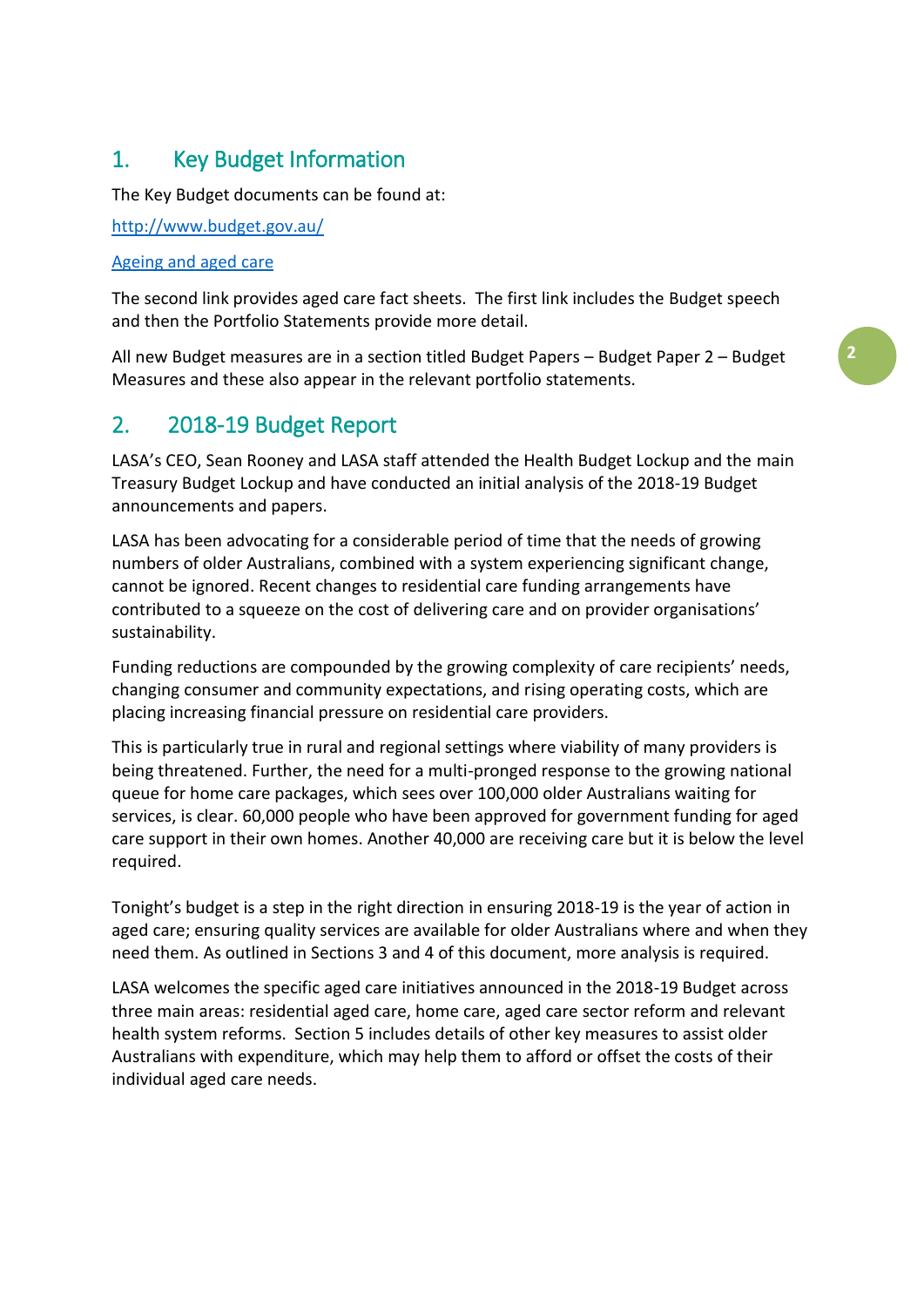## **Residential care (support for services and reform)**

*\$50 million funding over 2 years* for residential aged care services to assist with *transition to the new Aged Care Quality Standards*, developed as part of the Single Quality Framework (SAQF).

- This will translate to a very modest amount for each operator, LASA sought funding to support the sector to adjust to these changes in our January 2018 pre-Budget submission. Further, overall funding support for immediate residential aged care sector stability (\$350 million per annum) plus further support for regional and remote operators was noticeably missing from the Budget. This was included in LASA's pre-Budget submission).
- *\$82.5 million over 4 years* in new mental health services for people with a diagnosed mental disorder living in residential aged care.
- *\$32.8 million over 4 years* to deliver comprehensive **palliative care in residential aged care** through increased capacity in aged care, improved care coordination and better clinical governance. Informal Government advice is that this will go to State palliative care services to provide outreach to those in residential care and home care. This is contingent on the States matching the funding.
- *\$105.7 million over 4 years* for the expansion of the existing *National Aboriginal and Torres Strait Islander Flexible Aged* care (NATSIFAC) program as recommended in the *Legislated Review of Aged Care 2017.*
- An *Aged Care Approvals Round (ACAR) with 13,500 residential aged care places and 775 short term restorative care places and \$60 million for capital investment in 2018- 19* – timing for the round is to be confirmed and funding is via existing forward estimates.
- *\$40 million over 5 years* for *infrastructure investment for regional, rural and remote aged care* that responds to both service and consumer demand. Informal Government advice is that this will be a specific ACAR round for designated locations but will be separate to the main ACAR round in 2018-19. This could also be used to support eligible home care investments.
- *\$8.8 million for the Government over 4 years* to introduce *performance ratings for residential aged care service providers*. From July 2020, differentiated performance ratings of residential service providers will be published on the My Aged Care website together with a tool to compare providers. Simplified, plain English accreditation reports will be published with the existing Consumer Experience Reports; providers who obstruct the resolution of the complaints process may be publicly identified through this system. In a staged process from July 2018, a single Charter of Rights for consumers will continue to be developed and an open disclosure framework will encourage care providers to discuss adverse care-related incidents with families.
- *Providers will not be required to pay a levy for unannounced site visits until 1 July 2020*. Informal Government advice is that this relates to the earlier announcement about charging for these existing visits which will now be deferred. The Government will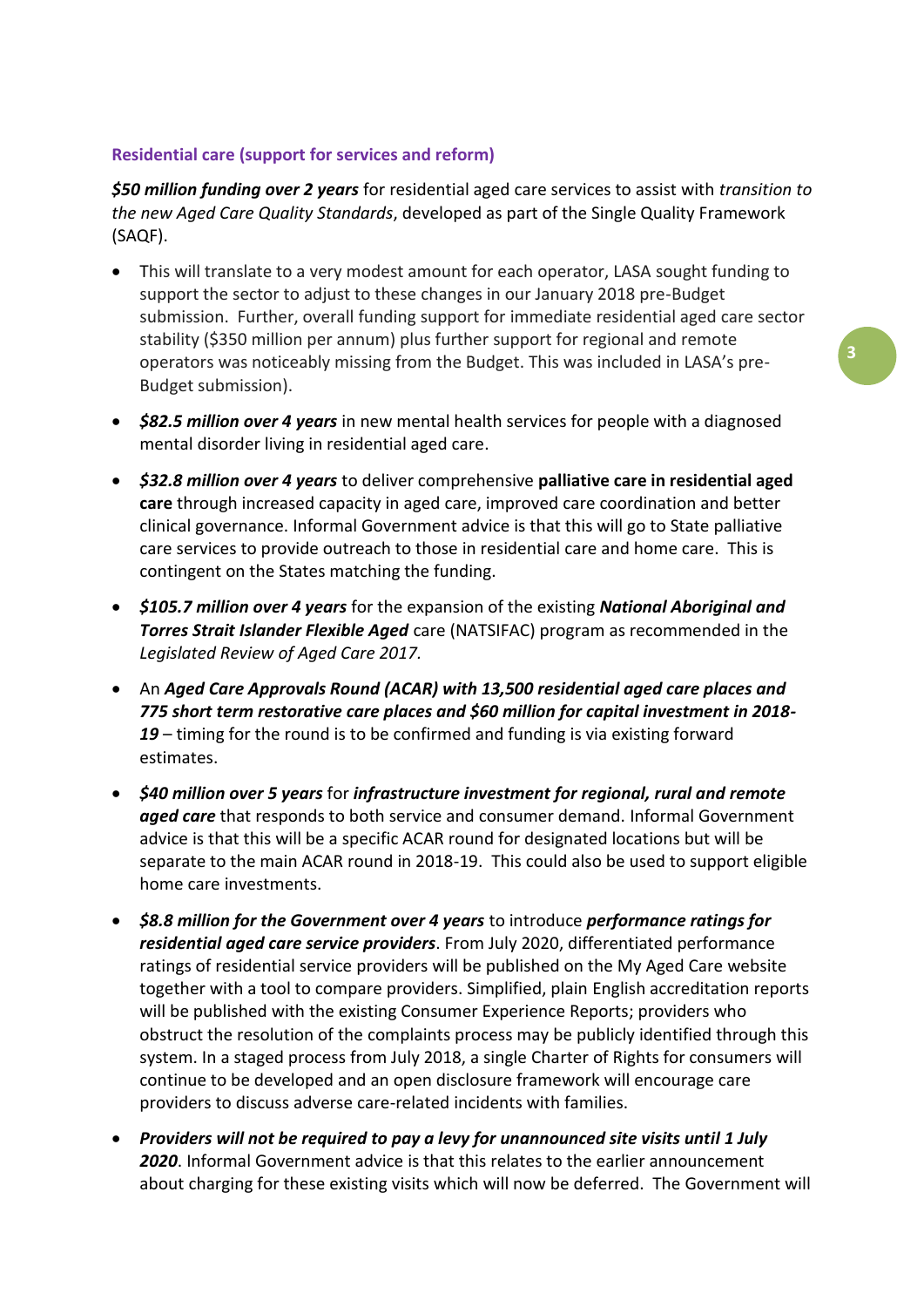consult providers on the overall charging regime for both sets of unannounced visits, including the new unannounced reaccreditation visits.

- *\$4.8 million for the Government over 4 years<sup>1</sup> to strengthen standards and guarantees* for refundable accommodation deposits in residential aged care. This includes:
	- o Introducing a compulsory retrospective levy on residential aged care service providers where defaults exceed \$3 million in any fiscal year
	- o Developing stronger prudential standards applied to accommodation payments held by residential service providers
	- $\circ$  Raising the Government's prudential regulatory capability to better protect the growing pool of accommodation payments.
- *\$0.3 million in 2018-19* to undertake an impact analysis to understand the effect of transitioning the allocation of aged care places to alternative arrangements that provide real choice for older Australians. This relates to consumer directed care. The analysis will assess the potential impacts on consumers, providers, the financial sector and any structural adjustment that may be required. It will also examine the impact of any changes in areas with limited choice and competition, such as rural and remote areas.

#### **Home Care**

**.** 

- *Promoting independent living* Regional Assessment Services (RAS) and Commonwealth Home Support Programme (CHSP) providers will be supported to deliver services that promote greater independence, mobility and autonomy, reducing or delaying the need for more complex aged care support services. *This cost will be \$29.2 million over 2 years*
- *More high level home care packages and residential care places* More than 14,000 packages are funded in this Budget, on top of 6,000 packages released in the Mid-Year Economic and Fiscal Outlook. This will mean by 2021-2022 more than 74,000 high level home care packages will be available, an increase of 86% on 2017-18*. This will cost \$1.6 billion over four years*

#### **Other Aged Care Sector Reforms**

• The Government will design and implement a *new framework for streamlined and faster consumer assessments* for all aged care services, to be delivered by a national assessment workforce from 2020. *The cost will be \$14.8 million over four years* 

<sup>&</sup>lt;sup>1</sup> Note that is a separate section of the Budget communications it says \$8.6 million over 4 years to improve management of prudential risk in aged care including through the introduction of a levy to secure accommodation bonds.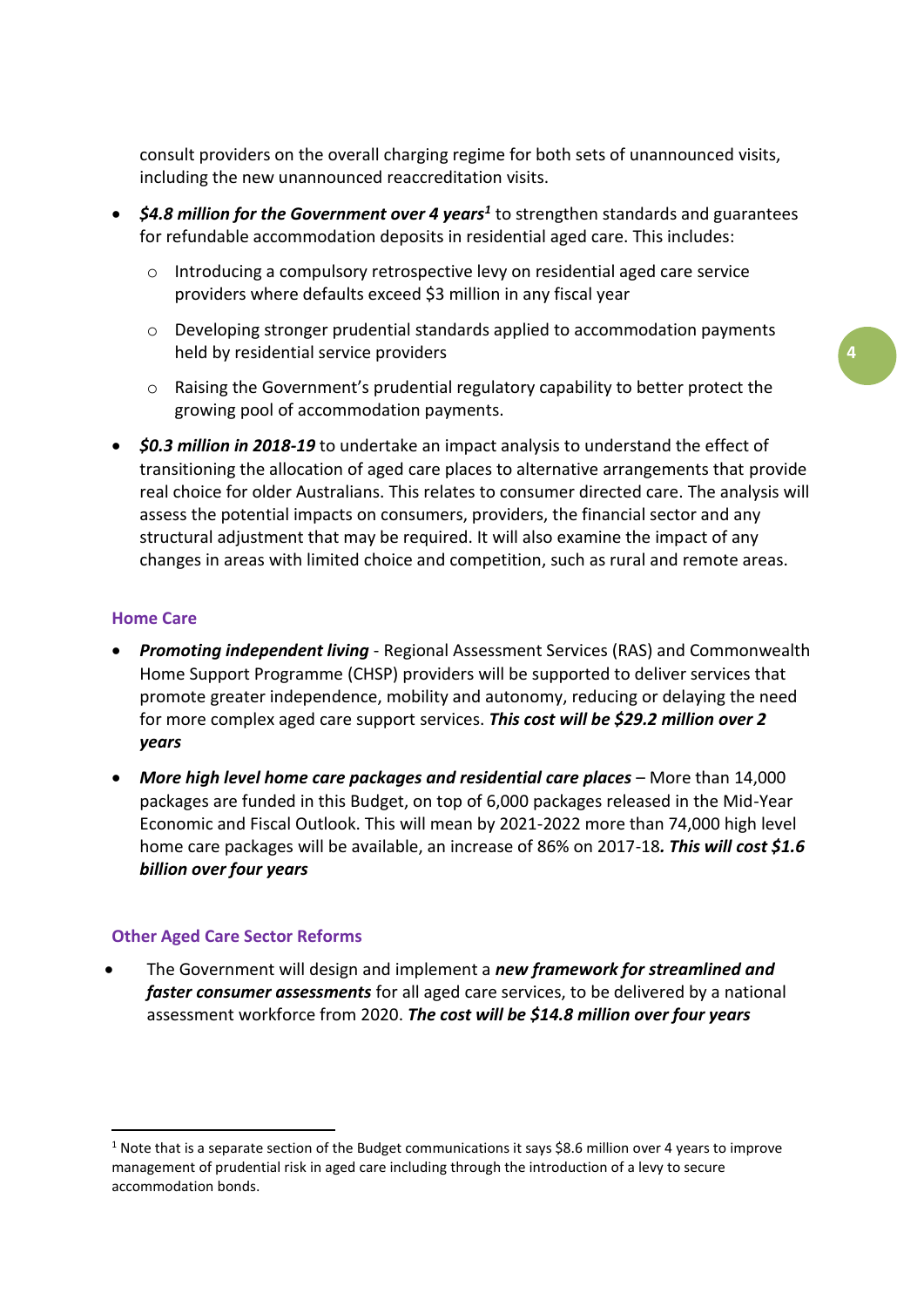- *Better access to care – aged care system navigator* The Government will introduce face to face services to assist and guide older Australians and their families to get the best outcomes from the aged care system, including outreach services to help older Australians make informed choices about their care needs. Four programs will be trailed:
	- $\geq$  30 aged care information hubs to provide locally targeted information and build peoples' capacity to engage with the aged care system;
	- $\geq 20$  community hubs where members support each other in navigating aged care and healthy ageing;
	- ➢ Six full time specialists places in consumer-focused organisations to offer one-toone support for vulnerable people; and
	- $\triangleright$  Six full time aged care Financial Information Support Officers (FISOs) in the Department of Human Services- to complement the existing generalist FISO service- to give additional support to people with complex financial decisions they need to make when entering aged care. **This measure will cost \$7.45 million over 2 years**
- Significant *improvements to My Aged Care*, providing better information that is readily accessible on the issues that matter the most for those in care, their families, health providers and service providers. *The cost will be \$61.7 million over 2 years*
- *\$32.6 million for the Government over 4 years* to establish a robust *risk profiling* approach to support the new Aged Care Quality and Safety Commission to better identify risks to consumers and enable regulatory processes to respond quickly to care failures by aged care providers. This enhanced risk-based approach will identify and respond to individual and systemic risks to aged care consumers. It will determine the frequency and rigour of site audits to assess compliance against quality standards and will build a more responsive regulatory system.
- The Government will establish an *Aged Care Quality and Safety Commission* from 1st January 2019. The Commission brings together the functions of the Aged Care Quality Agency, the Aged Care Complaints Commissioner and from 1 January 2010, the aged care regulatory functions of the Department of Health. The one stop shop will ensure older Australians and their families have a single point of contact to raise concerns and ask questions about their aged care and to know the new function is empowered to make changes. The Commission will be led by an independent Aged Care Quality and Safety Commissioner and supported by an advisory group. A new Chief Clinical Advisor will provide advice and strengthen quality assessors' access to clinical advice in assessing complex clinical matters. A single statutory office will enable flexible and responsive regulatory powers and build a holistic and collaborative risk-based approach to regulation. *This will have nil fiscal impact*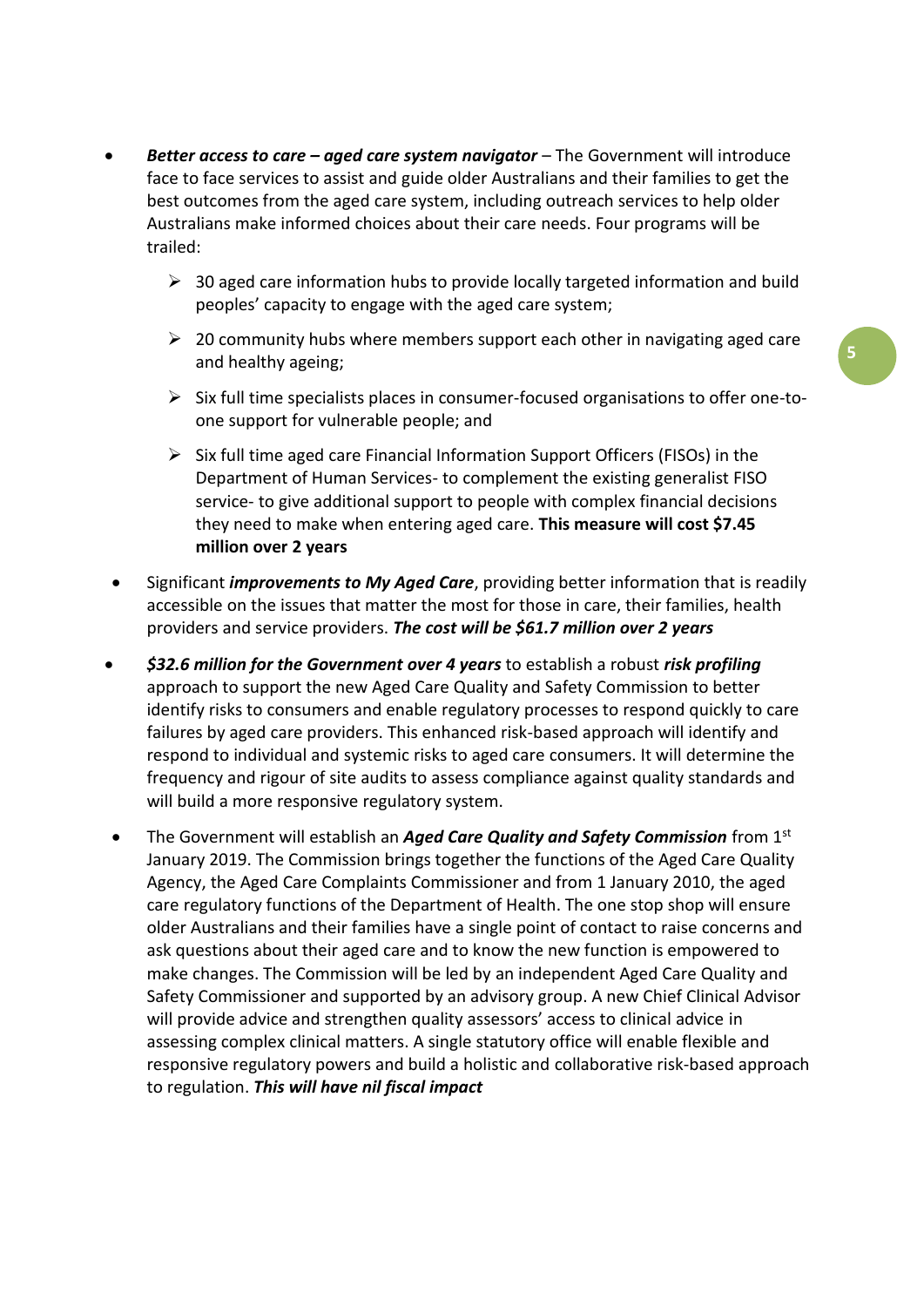- From 1 July 2018, the Government will invest approximately *\$106.8 million* for an initial 18 months of an eight-year program of work to *stabilise and consolidate health and aged care systems*; this will provide a wide range of user benefits to consumers, health professionals and aged care providers. This measure will make it easier and quicker for customers, aged care providers and health professionals to do business with the Department of Human Services.
- *A Forms Taskforce* will be established from July 2018 to create a simpler paper-based short form for means testing consumers with straightforward financial affairs. The new form will be introduced by May 2019. The Taskforce will also make recommendations on simplifying the means testing forms and the process for all aged care consumers, including those with more complex financial affairs.
- The Government will provide *\$22 million over 4 years<sup>2</sup>* to protect older Australians from abuse, including by funding trials of specialist elder abuse support services. In addition to developing a *National Plan on Elder Abuse*, the Government will work with the states and territories to develop a national online register for enduring powers of attorney.

## **Relevant health system reforms**

**.** 

- The Government will invest *\$150.4 million over four years from the Medical Research Future Fund* to support translation of research into better patient care. Four programs will focus on health service and system research, and its direct translation into clinical practice and patients, and include:
	- $\triangleright$  an extension of Rapid Applied Research Translation, designed to bring together healthcare, research and education leaders to support health systems research lead by Australia's internationally accredited Advanced Health Research Translation Centres and Centres for Innovation in Regional Health – \$75 million;
	- ➢ Targeting Health System and Community Organisation Research to focus on the comparative effectiveness of health services, address areas of practice with low or insubstantial evidence and provide opportunities for exploring consumer-driven research – \$39.8 million;
	- ➢ *Keeping Australians Out of Hospital* to support preventive health, behavioural economics and implementation science research to reduce avoidable hospitalisations – \$18.1 million; and

<sup>2</sup> [https://infrastructure.gov.au/department/statements/2018\\_2019/ministerial-statement/attorney](https://infrastructure.gov.au/department/statements/2018_2019/ministerial-statement/attorney-generals.aspx)[generals.aspx](https://infrastructure.gov.au/department/statements/2018_2019/ministerial-statement/attorney-generals.aspx)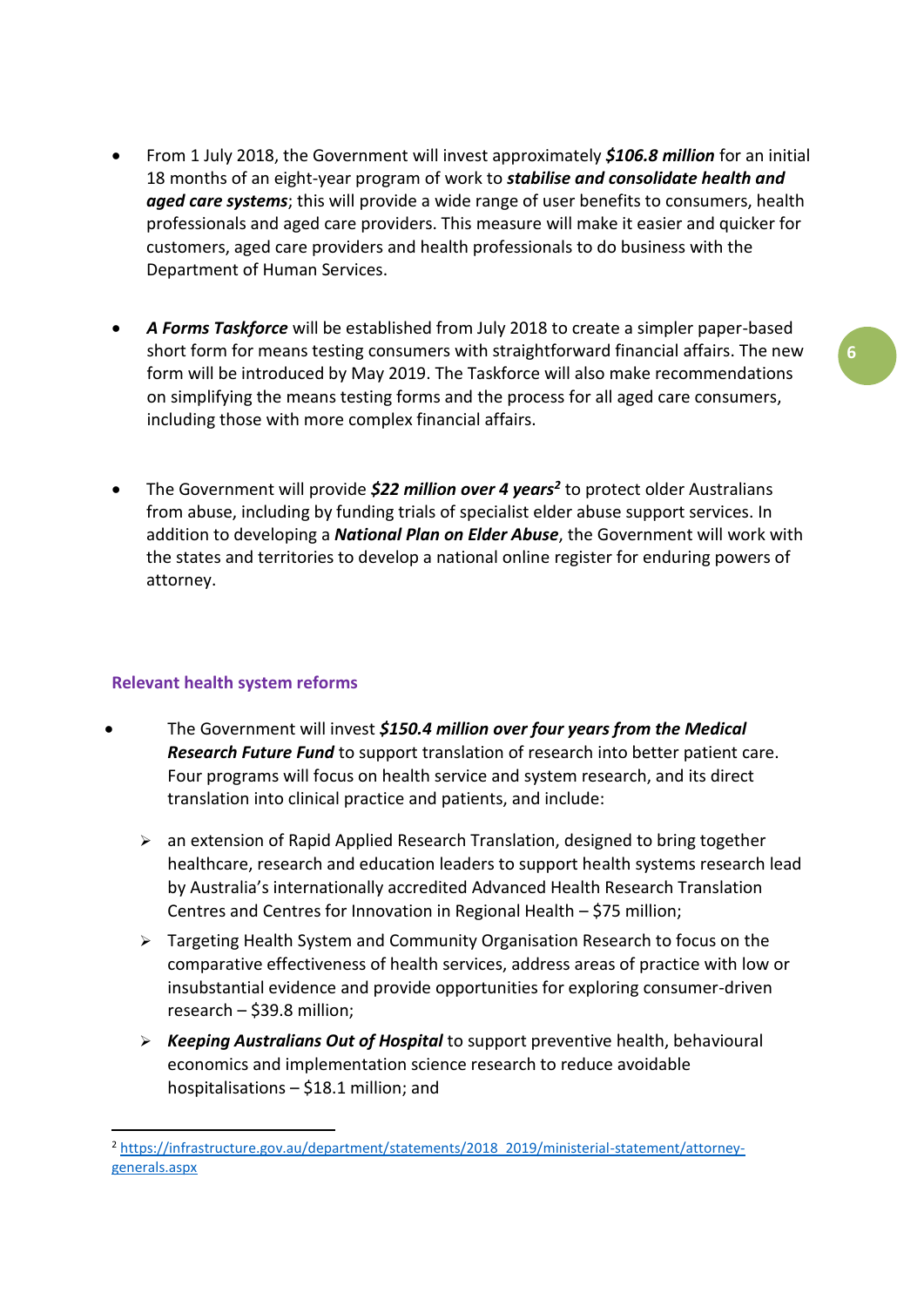$\triangleright$  women's health research and a Maternal Health and the First 2,000 Days initiative – a period of time that provides a unique opportunity to shape healthier and more prosperous futures for Australians – \$17.5 million.

Other measures of note include:

- *\$29.2 million over 2 years* to undertake a trial of support *strategies to help older people stay independent for longer*
- *\$5.3 million over 4 years* for the development of technological *solutions for people with dementia* to better manage their care

**7**

• **\$83.3 million over 5 years to support for the rural health workforce** e.g. incentives for general practice to employ allied health professionals and for doctors to practice in non-metropolitan areas.

# 3. LASA Reaction

Individually, and collectively, these Budget initiatives respond (in part) to the growing demands for age services in Australia and should be cautiously welcomed by our industry.

Notwithstanding this, the aged care sector needs a long term, stable and sustainable funding strategy to ensure Australia has an accessible, affordable, quality aged care system.

While overall Government subsidies in residential aged care are growing year on year, this is largely addressing the increasing number of care recipients being cared for, as opposed to the actual complexity and acuity of individual person-centred care needs.

In particular, the Aged Care Funding Instrument (ACFI) allocates a fixed pool of funds to defined domains, based on a medical–disability model, which is not suitably responsive to the ever-changing acuity of needs of the care recipients.

LASA will continue work on behalf of our Members to ensure fundamental issues relating to the four key areas of quality of services, access to services, funding of services, and delivery of services are resolved.

LASA will raise some key questions with the Government.

#### **Key questions for the Government on the Budget measures**

#### *Overall funding for residential care and home care*

The Government has said it will combine the Residential Care and Home Care programs from 1 July 2018 to provide greater flexibility to respond to changes in demand for home care packages and residential aged care places. This appears that this could be a strategy to allow funds to be moved between the two programs but so far, limited transparency. Note the analysis and comments in Section 4 on this.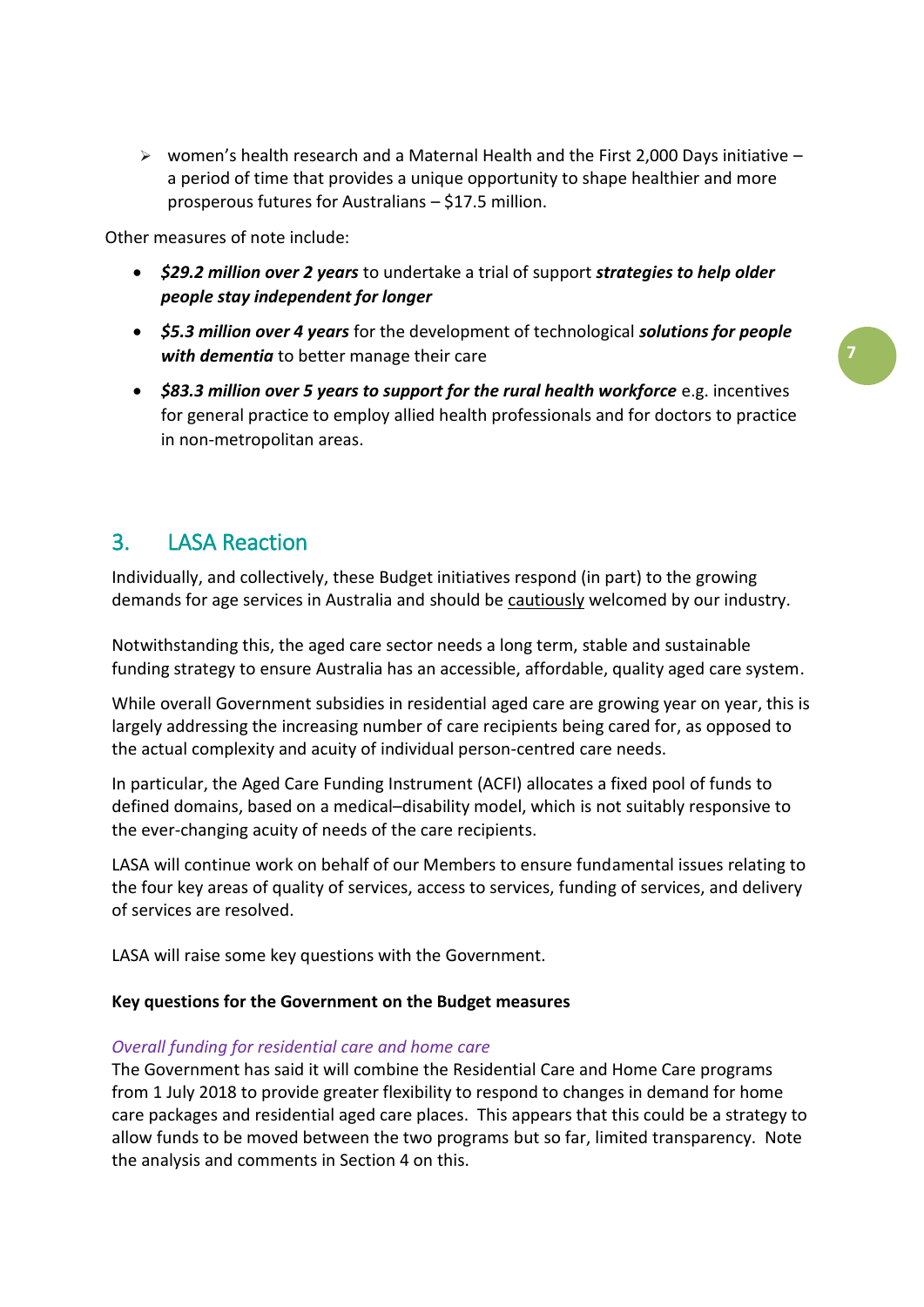## *Home Care packages roll out*

There is significant growth in home care packages (14,000 extra over 4 years).

LASA notes that it is important that the 400+ new providers that entered HCPs in 2017 can develop clinical governance systems for complex care in the home and workforce training/retention of staff in order to deliver care against higher level care recipients' needs. measured approach to the roll out of additional packages is required. This will assist the sector to mature, keeping pace with consumer engagement and government system maturation to support high quality care delivery in the home. More details are needed on the Government's approach to the roll-out of the additional packages.

# *Home Care packages roll out*

There is significant growth in home care packages (14,000 extra over 4 years). LASA notes that it is important that the 400+ new providers that entered HCPs in 2017 can develop clinical governance systems for complex care in the home and workforce training/retention of staff to delivery care against higher level care needs. A measured approach to the roll out of additional packages will assist the sector to mature, keeping pace with consumer engagement and government system maturation to support high quality care delivery in the home.

A Member has done some analysis and has some questions:

- 1. There are currently 74,200 packages active in the market (Home Care Package Program December quarterly report page 14)
- 2. In the December quarter 50,300 packages were "released" (presumely, allocated) to consumers (HCP Program quarterly report page 12)
- 3. In the previous quarter 32,722 packages were "released" (HCP Program September quarter report page 9)
- 4. Based on this, it could be estimated that the release rate for this financial year alone to be  $\approx$  150,000 packages.
- 5. The budget proposes to add a **total** of 14,000 HCP3 or 4 packages over the next four years.
- 6. The Dept of Health budget document, page 138, states that the targeted "allocation" rates for home care packages is as follows:
	- a. 87,590 for FY18 (estimated based on data as of 2/5/18)
	- b. 111,500 for FY19
	- c. 134,500 for FY20
	- d. 144,500 for FY21
	- e. 151,500 for FY22
- Are there more details on the Government's approach to the roll-out of the additional packages (timing and approach)?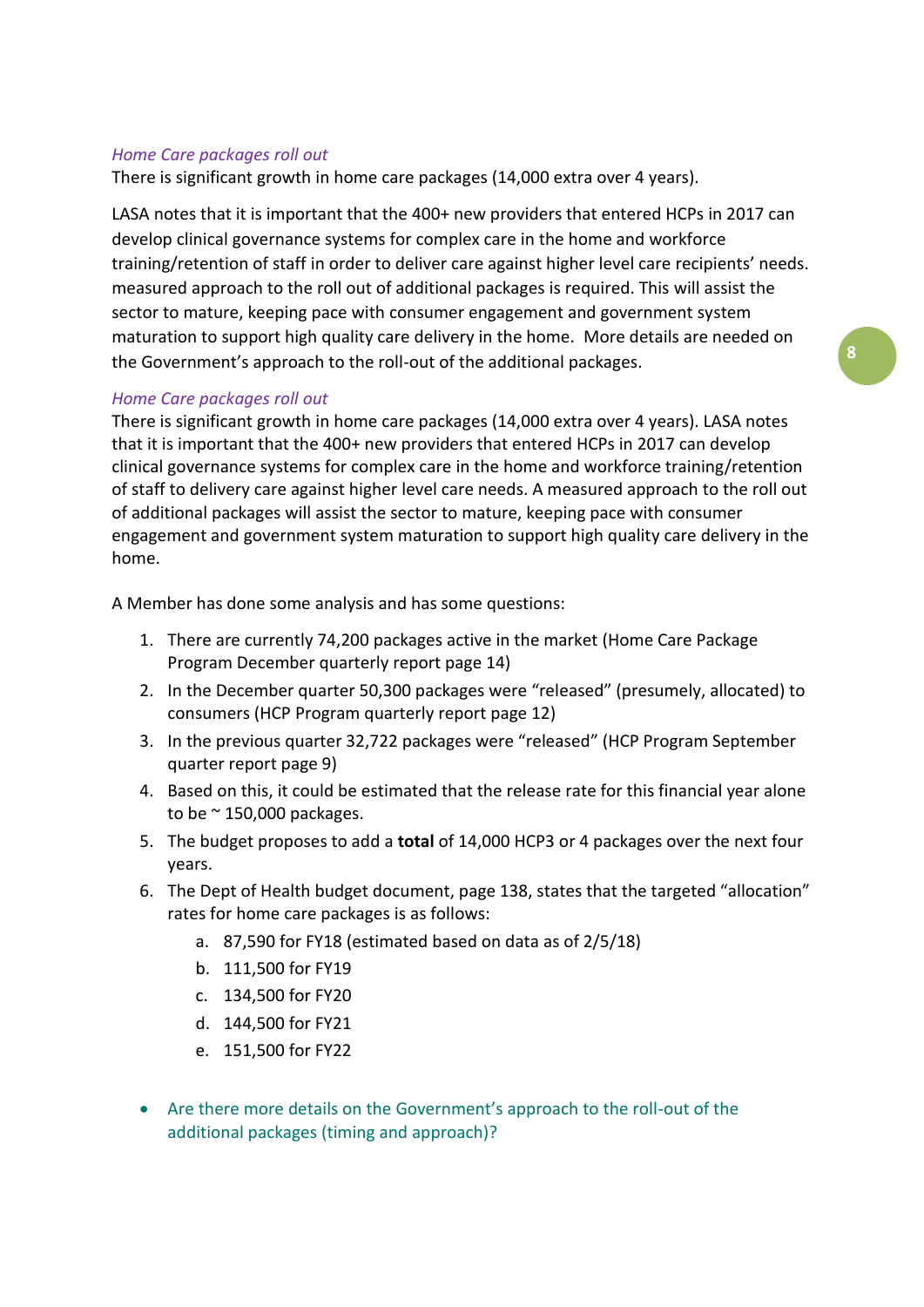- How is the \$1.6 billion allocated over the 4 years including package levels and numbers?
- How does the Department reconcile figures under point 4 and point 6?
- If "allocation" and "release" are different things, what are they?
- If the Department is only adding a total of 14,000 packages over 4 years, how to they propose to increase "allocations" from 87,590 in FY18 to 151,500 by FY22?
- Where do the extra 20,000 packages that the advisor mentioned sit within this?

#### *Support for the rollout of new aged care standards*

Clarification will be required as to how the \$50 million over two years for this is to be allocated to providers and what it can be used for.

#### *Performance ratings for residential aged care services on My Aged Care*

There will be a need to ensure that these ratings are fair and useful and scope for unfair or misleading reporting is minimised.

#### *Mental health*

\$82.5 million over 4 years in new mental health services for people with a diagnosed mental disorder living in residential aged care – this may flow to the States to provide services within residential care and home care (to be clarified). Will this incorporate the services and set up of those living with Severe BPSD (Dec Consultation)?

#### *Prudential controls*

Clarity will be required as to what extent Ernst and Young recommendations for stricter prudential controls on residential aged care bonds will be taken up.

Reconciliation is required between two Budget statements:

- DoH Fact Sheet: \$4.8 million for the Government over 4 years to strengthen standards and guarantees for refundable accommodation deposits in residential aged care.
- Extract from the Budget speech: Note that is a separate section of the Budget communications it says \$8.6 million over 4 years to improve management of prudential risk in aged care including through the introduction of a levy to secure accommodation bonds.

#### *Residential care and possible moves to consumer directed care*

LASA will closely monitor developments under the commitment to conduct an Impact analysis, in order to understand the effect of transitioning the allocation of aged care places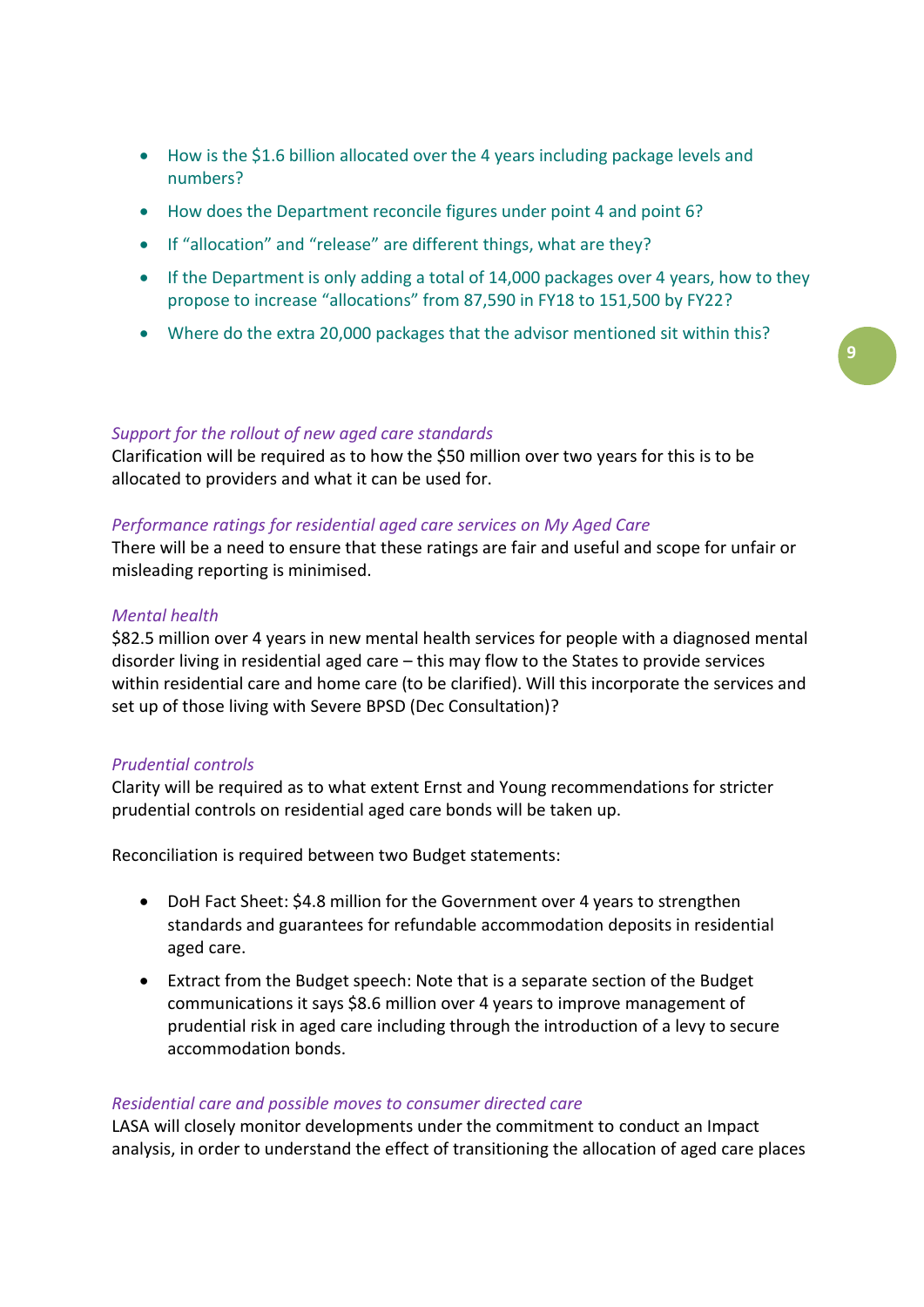to alternative arrangements that provide real choice for older Australians. This relates to consumer directed care.

#### *Tune recommendations*

The Budget has barely touched on critical Tune recommendations, including on revised consumer contributions. LASA will continue to advocate that key Tune recommendations should be actioned. Given political constraints, some of this action would be more realistic following the next Federal Election.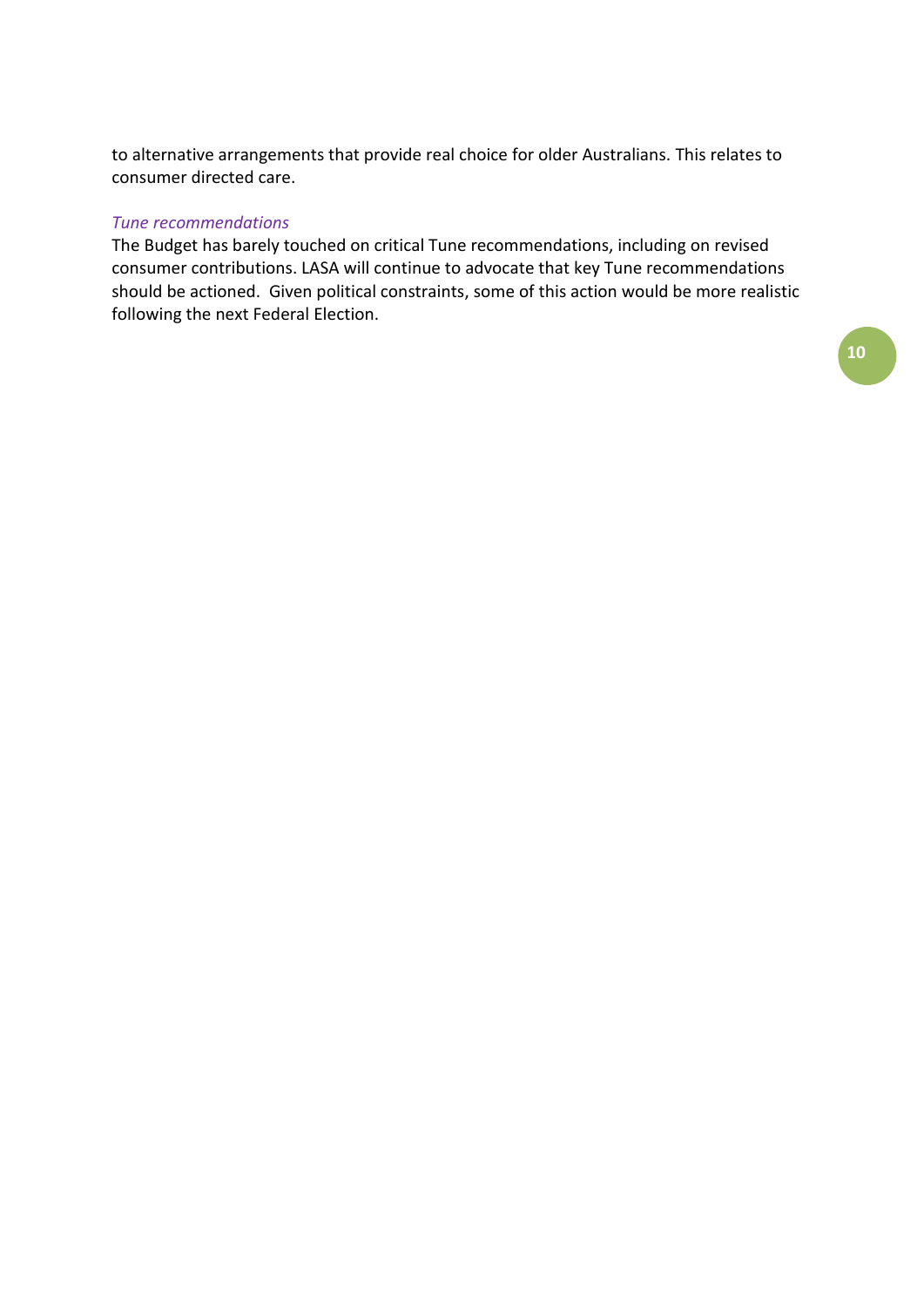# **Key areas where Budget gaps remain compared to what LASA sought in its pre-Budget submission are:**

# *Residential care*

- Short-term funding relief for all residential aged care providers set at roughly 3 per cent of residential aged care ACFI funding, amounting to around \$350 million per annum, and
- An increase in the regional, rural and remote viability supplement to ensure ongoing provision of services in regional settings.

# **11**

### *Home care*

1

• Exploring recouping unspent funds in existing Home Care Packages (LASA estimates this to be between \$200 million and \$350 million) and redirecting this money to create possibly up to 4,000 Level 3 and 4, 000 level 4 packages (funded from existing budget allocation) .

## *Consumer contribution reform informed by the Tune Report*

- Adjusting upwards the current threshold value (\$162 K) of the family home in residential aged care means testing calculations (Tune #13)
- Increasing the maximum accommodation (bond) payment to \$750 K (or equivalent daily payment) and implementing an automatic link between future maximum accommodation payment levels and median house prices, with possible adjustments to this for regional areas where local property values may not reflect the level of investment required (Tune #19).
- Allowing residential care providers to charge a higher basic daily fee to non-low means residents (Tune #14 (b)<sup>3</sup>)
- Increasing the annual fee cap for home care package income tested care fees (e.g. to \$20,000 per annum), reviewing annual caps for means tested fees in residential care and abolishing lifetime caps for these fees in both home care and residential aged care (Tune #15)
- Introducing mandatory consumer contributions for Commonwealth Home Support Program services – commensurate with an individual's financial means (Tune #16)

 $3$  Tune 14 (b): Allow providers to charge a higher basic daily fee to non-low means residents, with amounts over \$100 to be approved by the Aged Care Pricing Commissioner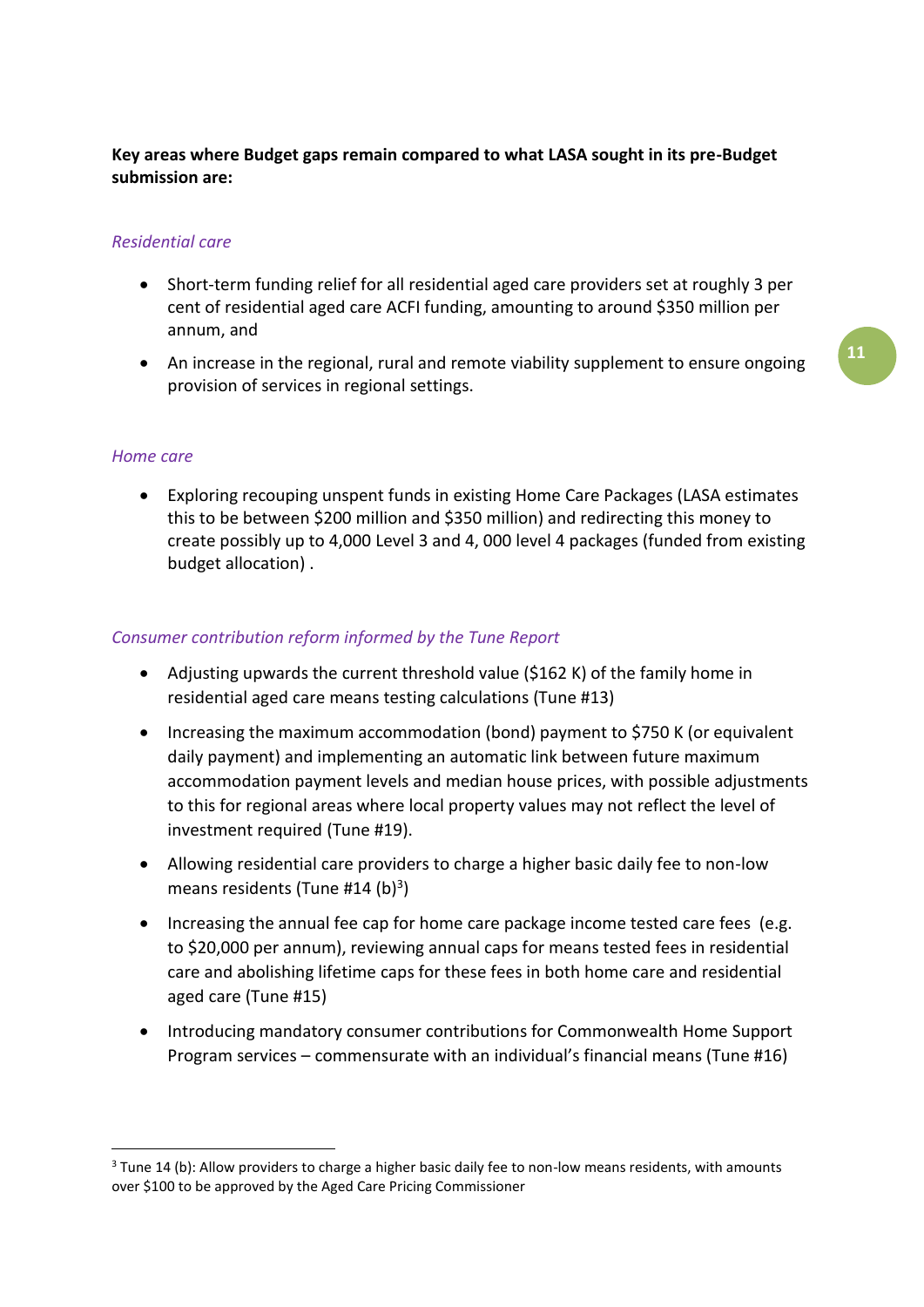• Making the value of the basic care fee proportionate to the value of the home care package, retaining an upper limit relating to the value of the single aged pension (Tune #12 (b)).

LASA has raised concerns in its pre-Budget submissions and its response to the Tune Report, that consumer contributions need an overhaul to bring more revenue into the system where this is affordable for consumers. The Budget measures do not do this and do not respond to Tune's recommendations. Ideally, consumer contributions should be set to bring more revenue into both home care and residential aged care, while providing incentives to use lower cost home care services where this meets the consumer's needs and requires a lower government outlay than the residential care subsidy.

LASA had been informed that there would be announcement in the Budget on increased home care fee transparency, based on David Tune's recommendation 11, but it appears that the Government is still working on this. LASA submitted a paper on a way forward on this, in conjunction with provider and consumer peaks but LASA took a minority view on key aspects, wanting to avoid heavy-handed approaches in a maturing market (refer to the enews communications on this).

## *Workforce*

- Minister Wyatt spoke at the Budget Lockup of the objectives of Professor Pollaers' work via the Aged Care Workforce Strategy Taskforce but he did not make specific announcements on this. The Taskforce is expected to report to the Government by the end of June.
- Support is needed for the attraction, retention, and development of Australia's aged care workforce by allocating initial funding to address actions/initiatives recommended by the Aged Care Workforce Strategy Taskforce which are expected to include:
	- 1. Co-creation of social change campaign to reframe caring and promote aged care workforce.
	- 2. Formal recognition of the Consumer and Industry Definition.
	- 3. Industry self-regulatory voluntary code of practice.
	- 4. Reframing of qualification and skills framework addressing current and future competencies and skill requirements.
	- 5. Defining new career pathways including accreditation.
	- 6. Developing cultures of feedback and continuous improvement.
	- 7. Establishing new industry standard approach to workforce planning and skills mix modelling.
	- 8. Addressing the funding shortfall salary deficiencies and impact on attraction & retention.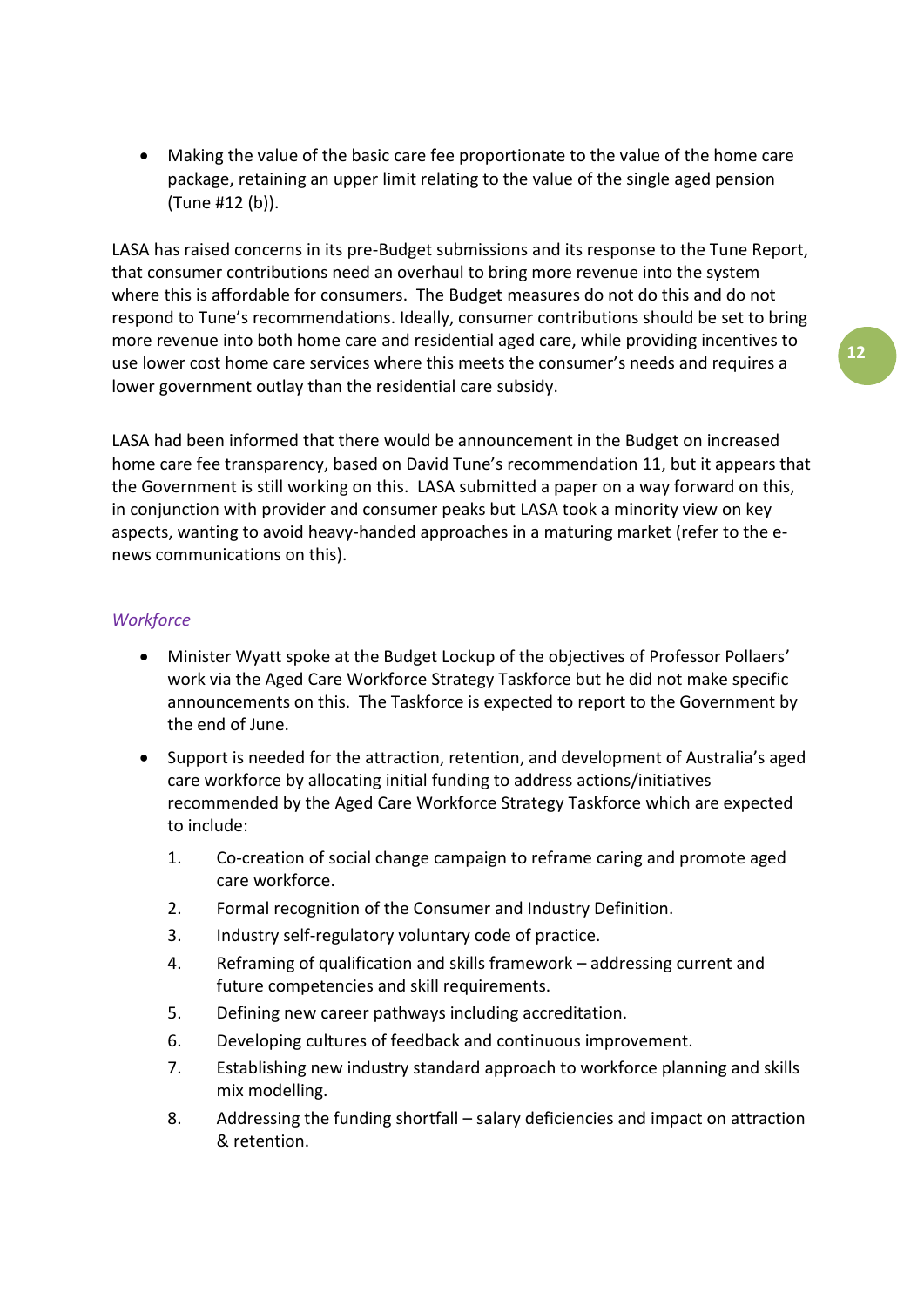- 9. Implementing new attraction and retention strategies for the workforce at government, industry and organisational levels
- 10. Transitioning the workforce to new standards.
- 11. Developing a revised Industrial Relations framework to better reflect the changing nature of work.
- 12. Strengthening the interface between aged care and primary/acute care.
- 13. Improving training and recruitment practices for the Government Aged Care Workforce.
- 14. Establishing a Rural and Remote Accord.
- 15. Establishing an Aged Care Industry Growth and Research Translation Centre.

# 4. Movements in Aged Care Funding

| Program       | 2017-18                                      | 2018-19             | 2019-20             | 2020-21             | 2021-22                      |
|---------------|----------------------------------------------|---------------------|---------------------|---------------------|------------------------------|
|               | 2017-18 Budget forward estimates             |                     |                     |                     |                              |
| Aged Care Act | \$1,967 m                                    | $$2,293$ m          | $$2,657 \text{ m}$  | \$2,971 m           | $\qquad \qquad \blacksquare$ |
| 1997 - home   |                                              |                     |                     |                     |                              |
| care packages |                                              |                     |                     |                     |                              |
| Aged Care Act | \$11,429 m                                   | \$12,059 m          | \$12,871 m          | $$13,554 \text{ m}$ |                              |
| $1997 -$      |                                              |                     |                     |                     |                              |
| residential   |                                              |                     |                     |                     |                              |
| care          |                                              |                     |                     |                     |                              |
| Residential   | 2017-18 Budget forward estimates             |                     |                     |                     |                              |
| and home care | $$13,396 \text{ m}$                          | $$14,352 \text{ m}$ | $$15,528 \text{ m}$ | $$16,525 \text{ m}$ | $\overline{\phantom{0}}$     |
| - combined in | 2018-19 Budget forward estimates             |                     |                     |                     |                              |
| the latest    | \$13,468 m                                   | $$14,296 \text{ m}$ | $$15,540 \text{ m}$ | \$16,584 m          | \$17,807 m                   |
| <b>Budget</b> |                                              |                     |                     |                     |                              |
|               |                                              |                     |                     |                     |                              |
|               | Difference between sets of forward estimates |                     |                     |                     | Net diff over                |
|               | 4 years                                      |                     |                     |                     |                              |
|               | +\$72 m                                      | $-556m$             | $+ $12 \text{ m}$   | +\$59 m             | +\$87 m                      |
| Age care $-$  | 2017-18 Budget forward estimates             |                     |                     |                     |                              |
| flexible care | \$472 m                                      | \$495 m             | \$540 m             | \$583 m             | $\blacksquare$               |
|               | 2018-19 Budget forward estimates             |                     |                     |                     |                              |
|               | \$470 m                                      | \$493 m             | \$537 m             | \$580 m             | \$630 m                      |

The 2017-18 Budget estimates are compared below to the new Budget figures for 2018-19: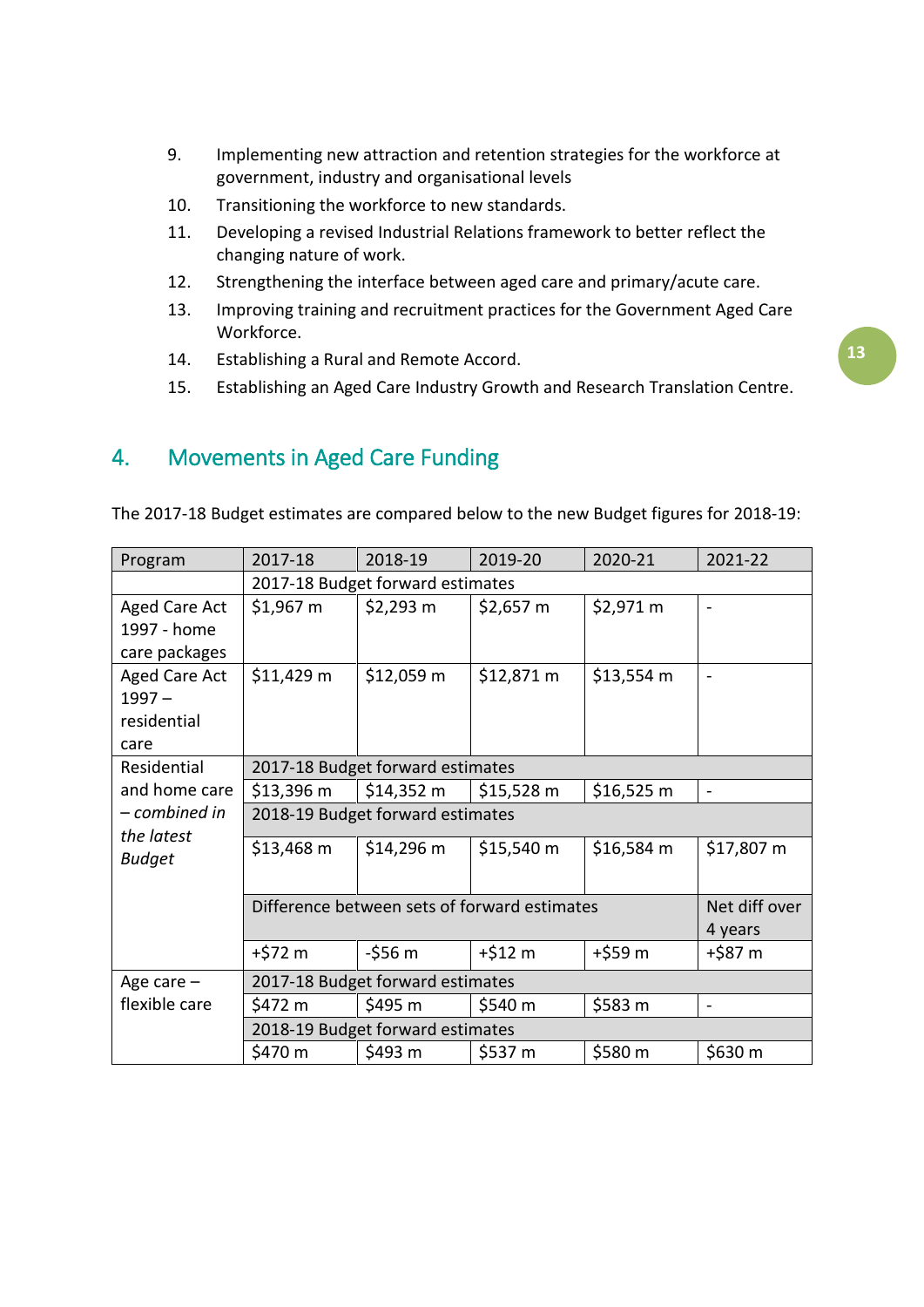The Government says that there is \$5 billion in increased funding for aged care over 5 years (including the 2017-18) but with no upward movement in the residential care and home care combined spend for 2018-19 since the 2018-19 estimate in the last Budget, this requires more analysis. It is not clear if the 5-year period includes 2017-18 or 2022-23.

It appears that the additional funding is likely being compared to the 2017-18 baseline. While this is legitimate, it is important that when comparing what was in the forward estimates last Budget to the Budget Year and forward estimates in the new Budget, there is not much increased funding. From the table above it appears that, to an extent, extra funding compared to the prior forward estimates, is pushed more to the outer years.

Despite an announcement of 14,000 extra high-level home care packages, the combined Budget for home care and residential care is slightly lower in 2018-19 than was forecast for 2018-19 as at the 2017-18 Budget. This appears to mean that growth in residential care is being attenuated to fund higher growth in home care.

Informal advice from the Minister's Office is that the forward estimates hold an extra 20,000 home care places that were not previously mentioned with thus an extra 34,000 places over the next 4 years. The advisor said that most of the extra 14,000 packages will roll out in 2017-18 but further advice and analysis is required to confirm this (refer to the above section on home care questions).

Part of this further analysis will require looking at the announced 13,500 new residential care places for the next ACAR and how that sits with prior estimates for this based on the ratios. Currently funding is for 125 aged-care places for every 1,000 people over the age of 70. The mix of services within this measure was changed slightly in 2015 to reduce the number of residential-care places to 78 from 80 by creating two new "restorative care" places. The number of home-care packages in the ratio is set to be 45 for every 1000 people by 2021-22.

# **The key question is whether the forward estimates allocations involve any change to the current ratios per 1,000 people of 78 residential care places, 2 restorative care places and 45 home care.**

Estimates highlight that we will need another 83,500 residential care beds over the next 10 years to meet the rising demand. While 13,500 in the next ACAR might be ahead of this, it will be important to understand Government modelling for growth in the demand for residential care beds. With the combination of residential care and home care into one program, there is some signal of a period of structural adjustment for the sector as the focus on home care grows.

The flexible care numbers are similar in both sets of forward estimates. 775 restorative places will be released in 2018-19.